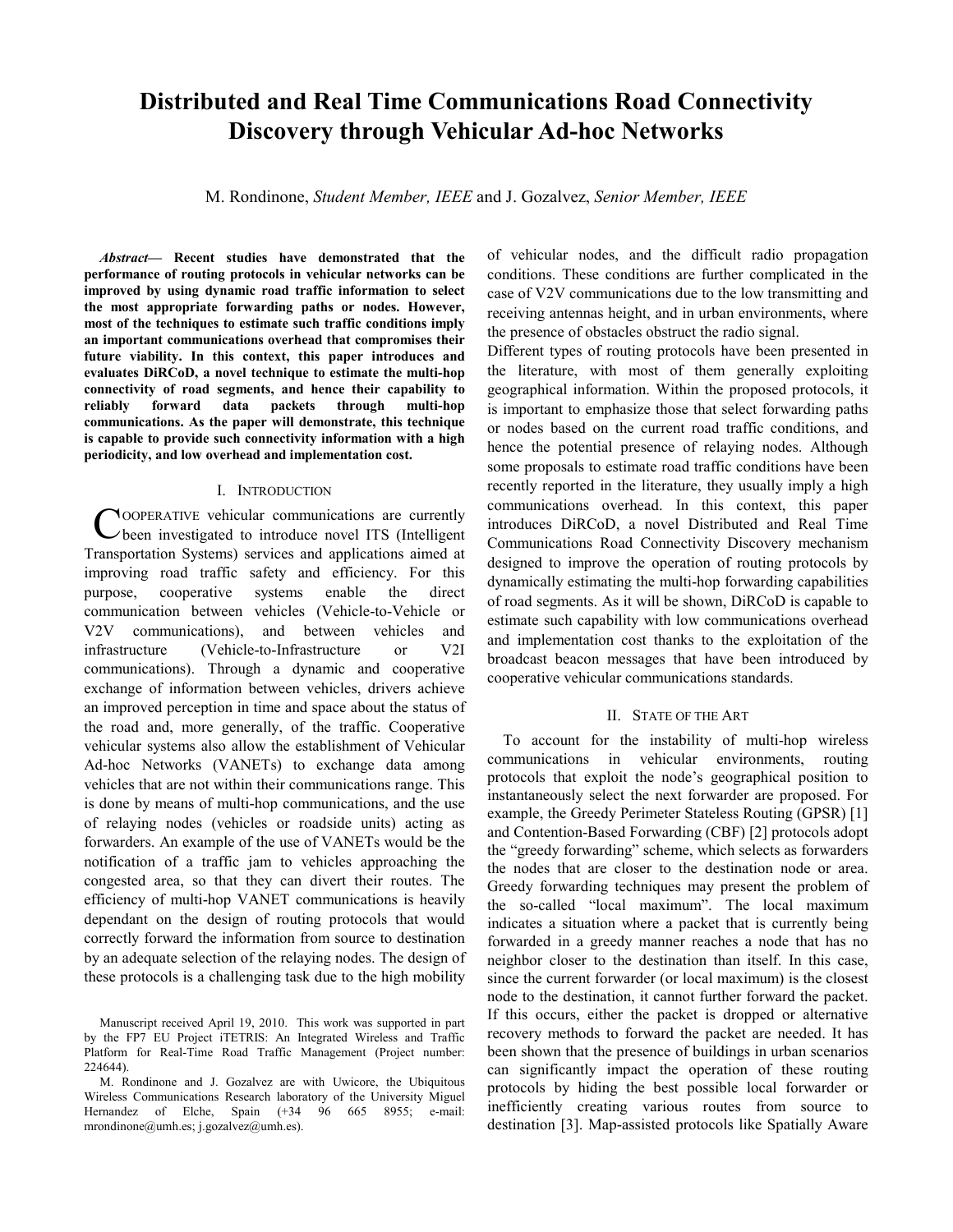Routing (SAR) [4] and Geographic Source Routing (GSR) [5] try to cope with the above mentioned problems by forwarding packets in a greedy manner, but over fixed geographical paths connecting the packet's source to the destination through a pre-determined number of intersections. The selection of these geographical paths is based on static information concerning the road network (e.g. the shortest path connecting source to destination), or on traffic statistics that are not continuously updated. Consequently, the selected path might not be offering an adequate multi-hop communications connectivity to ensure the delivery of packets from source to destination. In addition, these protocols do not account for the possibility to dynamically modify the selected path if such lack of connectivity is detected. To overcome some of these limitations, protocols such as Vehicle-Assisted Data Delivery (VADD) [6] and Trajectory-Based Data Forwarding (TBD) [7] have been recently proposed. These protocols dynamically select the next forwarding route at intersections in urban environments, although the selection is based on long time road traffic statistics such as the average number of vehicles that pass a certain road segment. Although these approaches might result in long-term on average stable multi-hop routes, they are not capable to instantaneously select forwarding paths ensuring multi-hop connectivity at that moment.



Figure 1: Scenario for VANET multi-hop routing

Newer proposals like Landmark Overlays for Urban Vehicular Routing Environments (LOUVRE) [8] or Road-Based using Vehicular Traffic routing (RBVT) [9] aim at selecting forwarding routes that improve the communications connectivity through the use of real time vehicular traffic estimations, for example road density, or number of vehicles in a road segment. Both these approaches can be considered as proactive georouting protocols where nodes periodically exchange messages to achieve a connectivity map of the road network, and create a common awareness of such map. The information is then used by vehicles to compute the most convenient road path to ensure end-to-end connectivity and deliver the source packets to a given destination. These types of protocols have been shown to obtain good packet delivery ratios. However, in order to have a fully up-to-date real time knowledge of the road network connectivity, these protocols require a considerable amount of additional communications overhead due to the periodic exchange of messages between vehicles.

Improved Greedy Traffic Aware Routing protocol (GyTAR) [10] is another interesting routing approach combining dynamic path computation at intersections and real time road traffic density assessment. Whenever a packet reaches an intersection, GyTAR forwards it to the adjacent outgoing road segment that provides the highest progress to the destination and the highest estimated traffic density. To compute the road density and deliver this information at intersections, an algorithm called Infrastructure-Free Traffic Information System (IFTIS) [11] is used. IFTIS is a fully distributed technique that aims to estimate multi-hop communications connectivity by dynamically computing road traffic density. However, as it will be shown in section IV, IFTIS introduces a relatively high signaling overhead that is traded-off with the rate at which road traffic density information is provided. Although this trade-off capacity is very interesting to control the overhead, it could somehow compromise IFTIS' capacity to provide updated road traffic density information to VANET routing protocols.

To reduce the signaling overhead while providing up-to-date multi-hop connectivity information to routing protocols, this paper presents the DiRCoD technique.

## III. DIRCOD

DiRCoD has been designed to assist routing protocols in selecting the next forwarding road segment by directly detecting its multi-hop connectivity. In this context, a road segment is considered to be connected if a set of vehicles offers the capacity to transmit packets from one end to the other through multi-hop communications. As it will be shown in the following, a direct estimation of multi-hop connectivity in road segments can be achieved with lower signaling overhead compared to methods using road traffic density assessments. In addition, it helps reducing the probability that routing protocols continuously forward data packets over the densest road segments, which in turn could contribute to further congest the communications channel over them. The design of routing protocols based on direct multi-hop connectivity estimations would help to spatially distribute and balance the communications load over road segments capable to provide end-to-end connectivity without necessarily being those experiencing the highest road traffic density.

# A. Concept

To illustrate the DiRCoD mechanism, this paper considers road segments delimited by two intersections as depicted in Figure 1. Let us suppose that a vehicle at intersection Is needs to transmit a certain message to the geographical area X. Contrary to routing protocols defining a routing path from source to destination without considering dynamic traffic or connectivity conditions, this work focuses on protocols that, like GyTAR, try to select the road segments ensuring the higher probability of end-to-end delivery (estimated in terms of multi-hop connectivity). Considering the example illustrated in Figure 1, when a source packet reaches the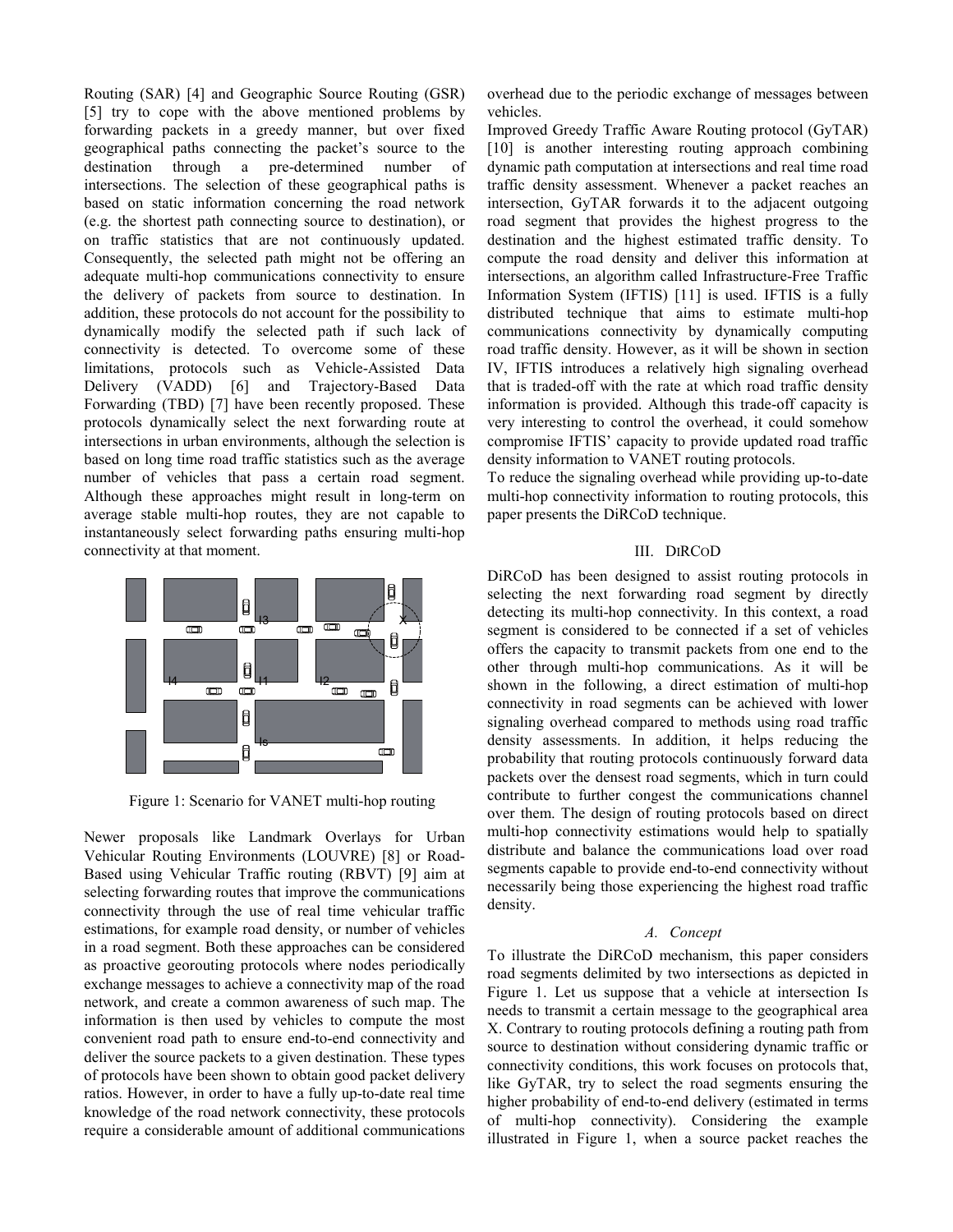

Figure 2: Road segment with full multi-hop connectivity (a), and partial multi-hop connectivity (b)

intersection I1, the receiving node would have to instantaneously decide whether such packet has to be routed towards I2, I3 or I4. To assist routing decisions, DiRCoD provides a measure of the multi-hop connectivity or the availability of vehicles capable to forward the packet through multi-hop communications from I1 to Ix for each one of the three possible paths (I1-I2, I1-I3, and I1-I4). A key novelty of the DiRCoD mechanism is that it exploits the broadcast beacon message also referred as Cooperative Awareness Message (CAM) to estimate the multi-hop connectivity of each road segment. It is important to clarify that DiRCoD has been designed considering the European conventions harmonizing the ITS communication architecture [12]. These conventions establish that CAM messages are broadcasted on the Control Channel (CCH) and multi-hop communications take place on Service Channel 1  $(SCH1)^T$ . To estimate the multi-hop connectivity of a road segment, DIRCoD assumes the use of GPS systems to retrieve vehicles' positions and of digital maps to map them on a given road network. It also divides the segment into different sections of length equal to the vehicles' communications range on  $SCH1<sup>2</sup>$ . The mechanism also defines the virtual distance to a certain intersection Ix as the number of road sections, or hops, that separate the closest vehicle to Ix. The example illustrated in Figure 2a) depicts a road segment with full multi-hop connectivity since there are sufficient vehicles to forward packets from one end (I1) to the other (I2). In this case, the virtual distance is equal to 0 hops. On the contrary, Figure 2b) illustrates a road segment with partial multi-hop connectivity and a virtual distance of 2 hops.

To estimate the multi-hop connectivity or virtual distance to a certain intersection, DiRCoD introduces a connectivity field that is appended to the CAM transmitted by vehicles. The connectivity field initially indicates the road section the transmitting vehicle is placed at. However, if a vehicle is aware of the presence of vehicles that are located at sections closer to the multi-hop target intersection (I2) or in the intersection itself, the connectivity field will indicate those

road sections or the target intersection zone. Considering the example illustrated in Figure 2a), the vehicle F instead of appending '1' (its current section) to its CAM message, it will append a connectivity field equal to '0' since it detects the presence of a vehicle at I2. Vehicle B would initially append a connectivity field equal to '2'. However, upon receiving from F a CAM carrying a connectivity field of '0', it will append this value in the connectivity field of its own CAM. Through this sequential process, vehicles entering I1 would receive a CAM message from vehicle D with a connectivity field equal to '0', and would therefore be informed that this road segment offers full multi-hop connectivity from I1 to I2. On the other hand, vehicles entering I1 in the example illustrated in Figure 2b) would receive from vehicle D a CAM message with a connectivity field equal to 2, which would indicate that this road segment only offers partial connectivity: the higher the connectivity field value, the lower the multi-hop connectivity of a road segment.

### B. Implementation Aspects

To ensure DiRCoD's scalability, several implementation aspects need to be emphasized. First of all, it is important to limit and control the generation of connectivity fields by vehicles in a road segment. To explain how, let us consider the scenario illustrated in Figure 2a), where vehicle E entering I1 needs an estimation of the multi-hop connectivity between I1 and I2 to decide whether to route incoming packet through this road segment or a different one. The intersection zone is defined as a circle centered at the intersection centre and with a radius little enough for vehicles within it to be in line of sight conditions to all the road segments exiting from the intersection. Only vehicles in the inner part of the road segment excluding the intersection zones are allowed to generate DiRCoD's connectivity field. A flow diagram representing the process used by DiRCoD to generate the connectivity fields at these nodes is shown in Figure 3. Before broadcasting a normal CAM message, every vehicle checks in its neighbor table if there are neighbors in the direction towards I2. If no such neighbor exists then a connectivity field indicating the road section where the vehicle is placed is appended to the CAM (as done in figure 2b) by vehicle B). On the contrary, if at least one neighbor exists which is closer to I2 than the vehicle itself, no connectivity field will be appended. This is because the vehicle detects that the generation of DiRCoD connectivity information will take place at vehicles being closer to I2 than

<sup>&</sup>lt;sup>1</sup> CAM messages are used by vehicles to periodically broadcast their presence to their closest neighbors.

<sup>&</sup>lt;sup>2</sup> Different communications ranges can be expected on both control and service channels. In particular, congestion control policies are currently being designed for the CCH given its critical and potentially high channel load nature. A higher communications range is instead expected on SCH1, which is the channel that would be initially employed for multi-hop transmissions. It is important to note that, although the current DiRCoD implementation is based on current standards settings, it could be easily modified and adapted to different ones.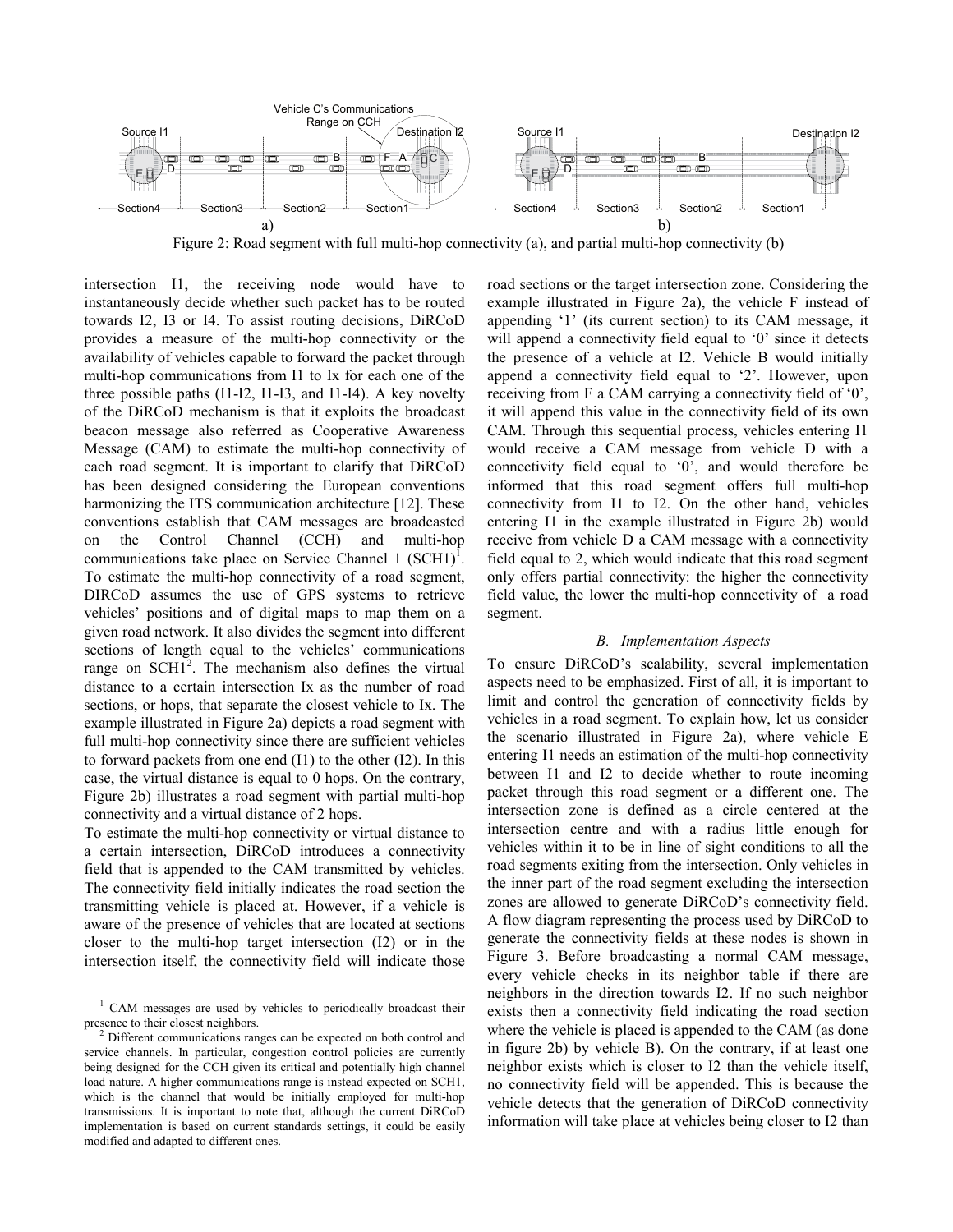itself and thus just waits for receiving and forwarding it towards I1. The connectivity field will also be generated and appended to a CAM message by vehicles receiving a CAM from nodes located in the intersection I2. In this case, the connectivity field will be equal to '0' since intersection I2 can be reached through multi-hop communications. It is possible that neighboring vehicles may want to generate a connectivity field with the same information and at the same time (this situation is illustrated in Figure 2a) where vehicles F and A both receive at the same time a CAM message from vehicle C at I2). This should be avoided since it would result in redundant information that could compromise DiRCoD's scalability. To this aim, every vehicle, upon receiving a CAM message with a connectivity field (or a normal CAM from vehicles at I2) activate a timer proportional to its distance to I1 (the shorter the distance to I1, the shorter the timer). It is the node whose timer expires first that will first transmit the CAM message with the connectivity field appended. The other vehicles with an active timer will receive such CAM message twice, and will therefore cancel the generation and transmission of their connectivity field.



Figure 3: Flow diagram of the DiRCoD algorithm

Another situation to be carefully addressed is that in which there are two or more vehicles at I2 at the same time. In this case, a vehicle in Section 1 would receive different CAM messages from different vehicles located at I2. For what explained above, the reception of CAM messages from vehicles located at I2 results in that vehicles at Section 1 generate a connectivity field and append it to its CAM message. However, this would imply redundant connectivity data generated at short time intervals. To avoid such redundancy, DiRCoD defines a second timer of x seconds. Vehicles in Section 1 would wait for such timer to expire before generating another connectivity field and appending it to their CAM messages. If several CAM messages are received from different vehicles at I2, only one connectivity field will be generated by the vehicles located in Section 1.

To finish the description of the DiRCoD proposal, it is important to describe the format of the connectivity field appended to normal CAM messages. The size of this field has been set to just one byte. When received at an intersection (I1 in Figure 2), the first bit is used to distinguish whether the connectivity data refers to the direction from I1 to I2, or from I2 to I1. The remaining seven bits quantify the virtual distance to the target intersection (I2 in Figure 2) defined as the number of multihops on the SCH1 necessary to reach this intersection from the closest vehicle (if the communications range on SCH1 were 100m, 7 bits would be enough to represent the virtual distance on road segments of length equal to 12.7 km). Finally, the identification of the road segment that the connectivity information refers to does not require additional bits. In fact, this information can be inferred from the position of the vehicle transmitting the connectivity field to I1 (this position is always included in CAM messages) and the use of digital maps.

## IV. PERFORMANCE EVALUATION

The performance and overhead of DiRCoD have been evaluated using IFTIS as benchmark for comparisons.

## A. IFTIS

In IFTIS [11], road segments are divided into equally distributed cells of radius equal to the vehicles' communications range. These cells are circles placed next to each other and partially overlapping at their edges in such a way that the centers of adjacent cells are approximately separated by a distance of two communications ranges. Using the road segments of Figure 2, vehicles implementing IFTIS and arriving at intersection I2 generate and transmit a cell density packet (CDP). This packet is then transmitted towards I1 using subsequent geounicast multi-hop transmissions from cell center to cell center. More precisely, successive transmissions address the closest vehicle to the next cell center in each of the cells along the road segment from I2 to I1. The vehicles that receive the CDP packet at the cell centers count the number of their current neighbors (using the received CAM messages) and store this value in the CDP, before forwarding it to the next cell. This way, the CDP is subsequently updated with the number of vehicles present at the different cells along the road segment. When finally reaching I1, the CDP is geo-broadcasted so that vehicles entering I1 get an estimation of the density of this road and can decide whether to forward routing packets over it or through a different road segment. To address scalability issues, only vehicles that have previously updated a CDP at one of the cell centers will generate a new CDP when arriving at I2. Following section III, since it is a multi-hop message, the CDP is transmitted on the SCH1. However, current ETSI channel management guidelines [13] establish that every SCH transmission needs to be previously announced on the CCH through a Service Advertisement (SA). This implies that for every CDP transmission, a preliminary SA has to be transmitted on the CCH. Moreover, in order to guarantee that no intersection vehicle at I1 misses the final broadcast of the CDP, the IFTIS implementation considered in this work has assumed that the final CDP geobroadcast at intersection I1 is performed on the CCH. As the CDP payload carries information about each cell of the road segment, the size of the CDP is proportional to the number of cells, which in turn depends on the communications range. The part of the CDP payload dedicated to each cell consists of three subfields: the cell identifier, the cell position, and the cell density. However, a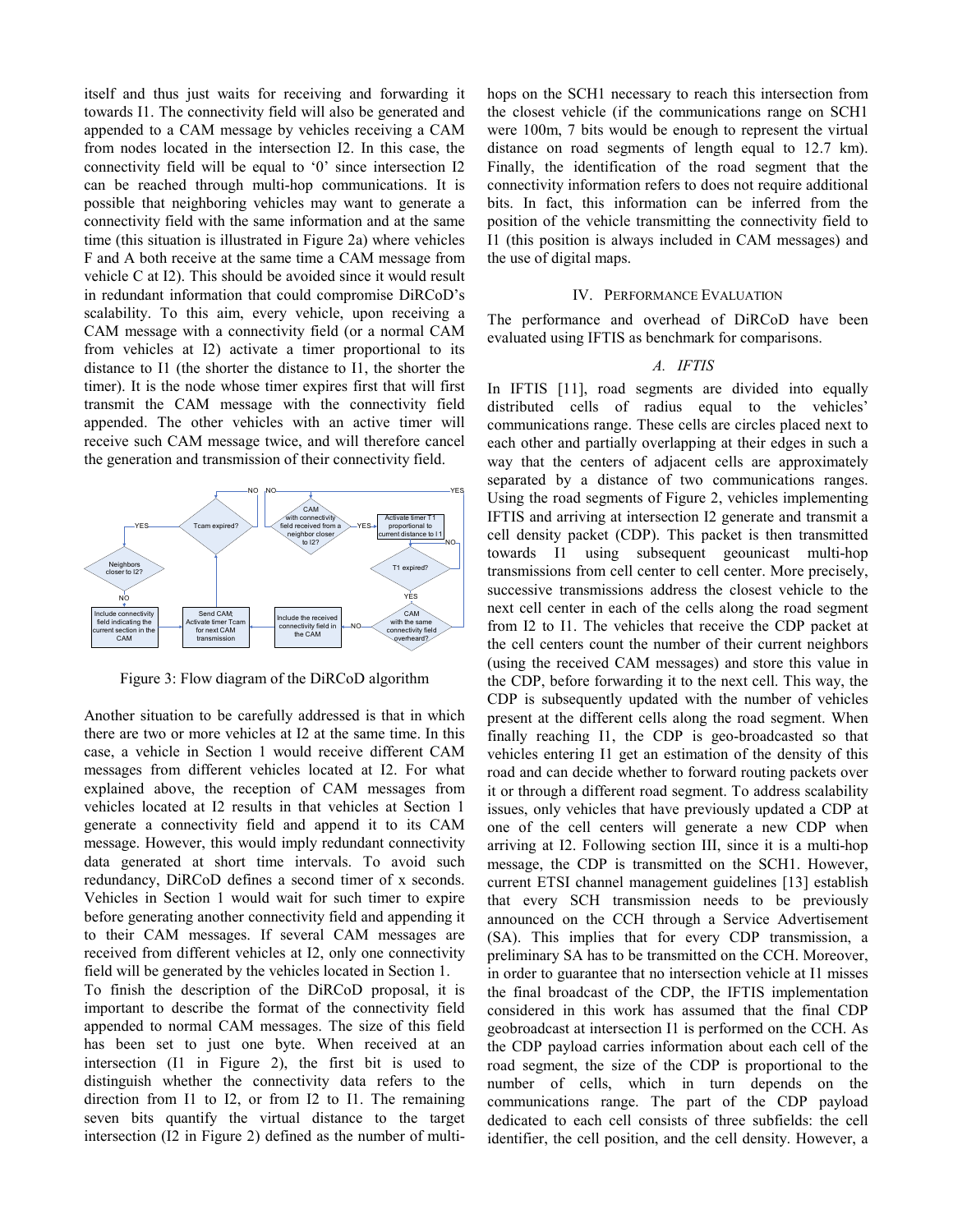portion of fixed size (carrying information about the road segment identifier and the packet generation timestamp) is present in the CDP payload. For the fixed part of the payload, this work assumes the use of eight bytes to represent the road identifier and four bytes to indicate the packet generation timestamp. Eight additional bytes are added to indicate the geographical coordinates of the intersection I1 that is the last anchor to be addressed by the CDP packet after traversing all the cells of the road segment. For the CDP payload portion dedicated to one IFTIS cell, eight bytes have been considered for the coordinates of the cell center, six bits for the cell identifier, and ten bits to represent the cell density<sup>3</sup>. In order to compute the size of entire CDP packets including NET/TR and MAC headers, the current ETSI definitions of ITS geonetworking packets have been used [14]. In this case, geounicast, geobroadcast and SA of CDP messages would require 153, 149 and 95.5 bytes excluding the part of variable size of the CDP payload data.

# B. Evaluation Environment

The performance of DirCoD has been evaluated through a simulations analysis based on vehicular traces obtained from the traffic simulator SUMO (Simulation of Urban Mobility) [15]. The scenario considered is a single road segment of 750m length, similar to those shown in Figure 2, with one lane per direction and two intersection zones at its end points. The intersection zones have been defined with a radius of 20m, while the DiRCoD's road sections have been fixed at a value of 300m that, as explained in section III.A represents the communication range on the SCH1. On average, a vehicle density of 21 vehicles per kilometer per lane is experienced. Vehicles have a constant communications range on the CCH that will be varied to analyze its effect. It is also assumed that the CAM messages are transmitted with 1 Hz, although similar trends are obtained at different frequencies. The simulation results presented in this section have been obtained with simulations of 5000 seconds duration in order to ensure their statistical accuracy.

# C. Performance Results

Figure 4 shows the probability that vehicles at intersection I1 receive at least one connectivity message (CAM with connectivity field in the case of DiRCoD, and a CDP in the case of IFTIS) before leaving the intersection zone<sup>4</sup>. This metric represents the ability of the techniques to provide vehicles entering an intersection with updated connectivity information to decide over which road segment to forward packets in the case of multi-hop transmission where they act

as relaying nodes. As shown in Figure 4, DiRCoD always achieves a higher probability of providing such updated information, irrespectively of the vehicles' communications range and the DiRCoD implementation. In addition, the DIRCoD's performance increases with the communications range. The obtained results demonstrate that DiRCoD is capable to update the multi-hop connectivity information of road segments with a higher periodicity than IFTIS. This will in turn improve the operations of VANETS routing protocols that dynamically select the next forwarding path. The lower IFTIS performance is due to the fact that CDP packets can only be generated by vehicles that previously updated CDP packets while traversing the cells before reaching I2. As the authors pointed out, this feature was necessary for scalability reasons. Besides analyzing the capacity of each technique to provide valuable multi-hop connectivity information to routing protocols, it is very important to investigate their communications overhead. In this context, Figure 5 depicts the average communications overhead needed by each technique to forward the connectivity information from the intersection I2 to I1 following the example illustrated in Figure 2a). It is important to remember that DiRCoD's overhead is created on the CCH since it appends the connectivity field to CAM messages. On the other hand, IFTIS' overhead is distributed between the CCH (transmission of SAs and geobroadcast at I1) and SCH1 (multi-hop geounicast transmissions). Moreover, for lower communication ranges the CDP size increases since a higher number of cells is needed to cover the road segment. The results obtained clearly show that DiRCoD generates a lower communications overhead than IFTIS. However, since DiRCoD updates more frequently than IFTIS the multi-hop connectivity information (see Figure 4), it is necessary to analyze such overhead not only per I2-I1 transmissions but also within a certain time range. In this context, Figure 6 illustrates the average communications overhead for both techniques over a time range of one second. In this case, the difference between the DiRCoD and the IFTIS techniques is reduced. However, as previously explained, the communications overhead generated by DiRCoD can be decreased by reducing the periodicity at which connectivity fields are appended to CAM messages. This gain is achieved without a significant reduction of the probability at which the connectivity information is received at I1 (see Figure 4). Finally, Figure 7 represents the ratio between the average communications overhead per second introduced by each technique on the CCH, and the probability of receiving at least one connectivity message at I1. This metric is very important since it represents how valuable the overhead has been in providing updated connectivity information to VANET routing protocols. In fact, the lower this ratio is, the more useful the communications overhead has been to provide updated multi-hop connectivity data to vehicles entering I1. In this context, the obtained results have shown that DiRCoD is capable to dynamically and effectively provide multi-hop connectivity information with a low overhead and implementation cost.

<sup>&</sup>lt;sup>3</sup> These last two values are motivated by worst case scenarios. In fact, using a low communications range of 100m, 6 bits for the cell identifier allow representing 64 different cells on road segments of 12.8 km. On the contrary, if high communications ranges of 500m are considered, 10 bits for the cell density are enough to represent very high density scenarios consisting of more than 1000 vehicles per cell.

<sup>4</sup> The DiRCoD performance is shown for three different configurations considering that the connectivity field is appended to every CAM message (1), or one every two (2), or every three (3) CAM messages.